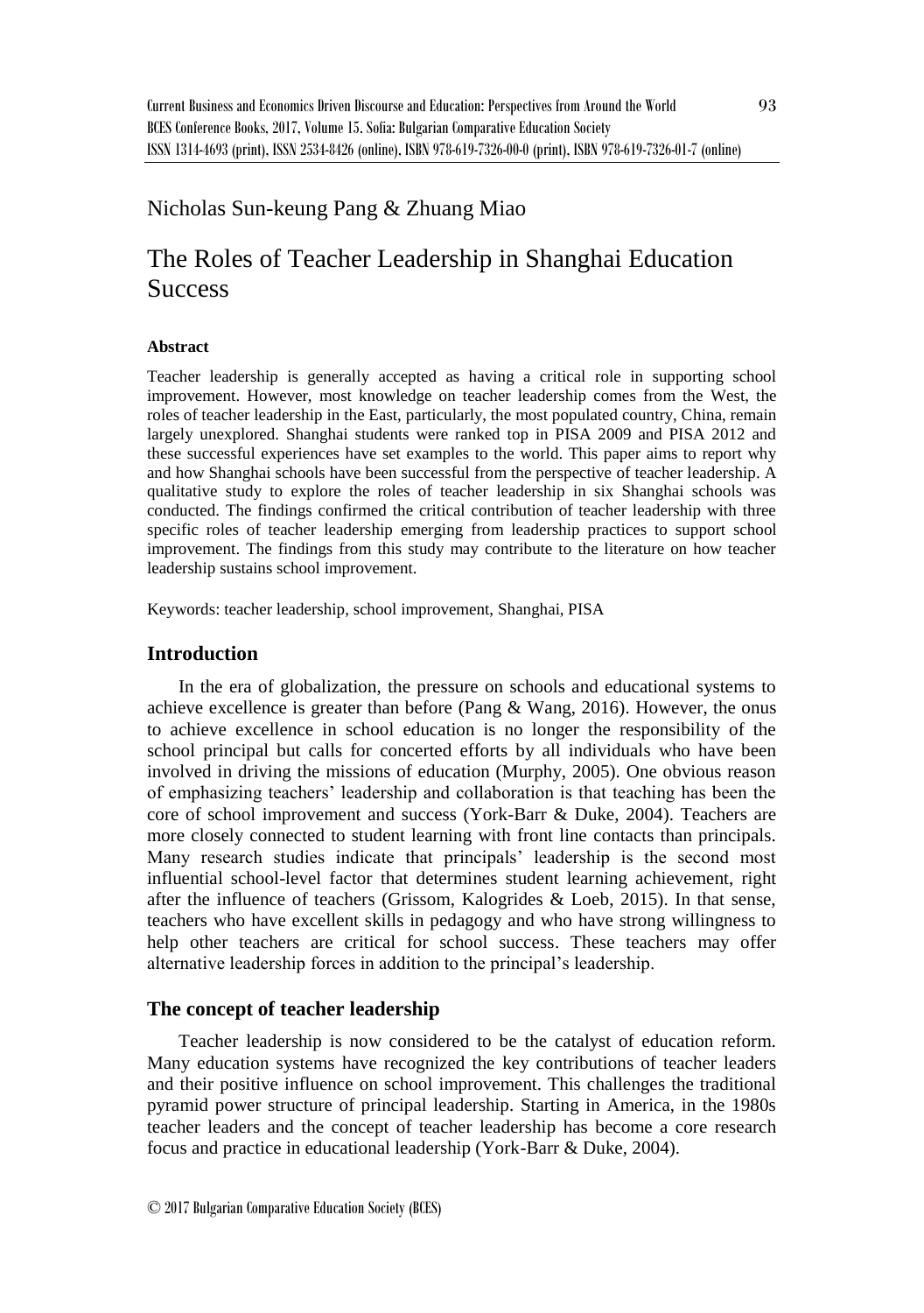A universally accepted definition of teacher leadership has been absent in the literature (Murphy, 2005; York-Barr & Duke, 2004). Teacher leadership is defined in different contexts and teacher leaders' roles and functions vary from school to school. It implies that the concept of teacher leadership needs further verification and empirical investigations. York-Barr and Duke's (2004) comprehensive review on teacher leadership has shed light on the understanding of the concept. One of York-Barr and Duke's major contributions to this area is that they re-define teacher leadership based on their comprehensive review of literature. Adapting from York-Barr and Duke's (2004) definition of teacher leadership and considering the tradition and characteristics of Chinese schools and educational context, the definition of teacher leadership in this study is defined as: '*Teacher leadership is a collaborative process which is initiated, organized, and led by teachers with the exclusive purpose to improve teaching practice and learning outcomes through involving all other teachers and stakeholders*'.

# **Education reforms in China**

In June 2001, the Guideline of Compulsive Education Curriculum Reform (pilot version) (MoE, 2001) was formally approved by the State. Not only did the reform aim to address the problems in the national curriculum but also led to a systematic transformation of teaching and learning (Jin  $&$  Yin, 2008). Teachers, who were at the heart of the reform, were requested to change from the roles of knowledge transmitters to facilitators and advisors of student learning.

About nine years later, the Ministry of Education (2010) in China released the Long-and-Middle-Term Planning of National Education Reform and Development (2010-2020) (The Plan). In which, teachers have been once again required to continuously improve their capacities and competences of teaching in order to fulfil higher expectations from stakeholders in the twenty-first century (Gu, 2009). 'Backbone teachers', who are officially recognized teacher leaders in the Chinese context, have been stressed many times in the Plan. They should be promoted and should be shaped as teacher leaders who are experts in teaching and research (Zhang & Pang, 2016a).

More recently, another education reform document, 'The 13<sup>th</sup> Five-Year Plan of National and Educational Development', was released (MoE, 2017). Specifically, the plan acknowledges a global megatrend in education which focuses inclusive, equitable and quality education as the future goal for Chinese education (MoE, 2017, Chapter 1). A highlighted approach in the reform is to enhance teacher quality, and to nurture teacher leaders who would lead the changes in classroom practices and who are transformers of student learning (Zhang & Pang, 2016b). Backbone teachers, subject leaders, teaching experts, excellent teachers would be identified as the key personnel who can promote the quality of teaching and learning (MoE, 2017, Chapter 8). These teachers are expected to be exemplars to other teachers and expected to lead the changes of curriculum, teaching and assessment within classrooms. Most important, these teacher leaders would serve as mentors to young and junior teachers and help them to develop further.

To summarise, since the education reform in 2001, the State has been changing the paradigm of school reform from examination-oriented education to qualityoriented education. The existing focus of the reform is to nurture teacher leadership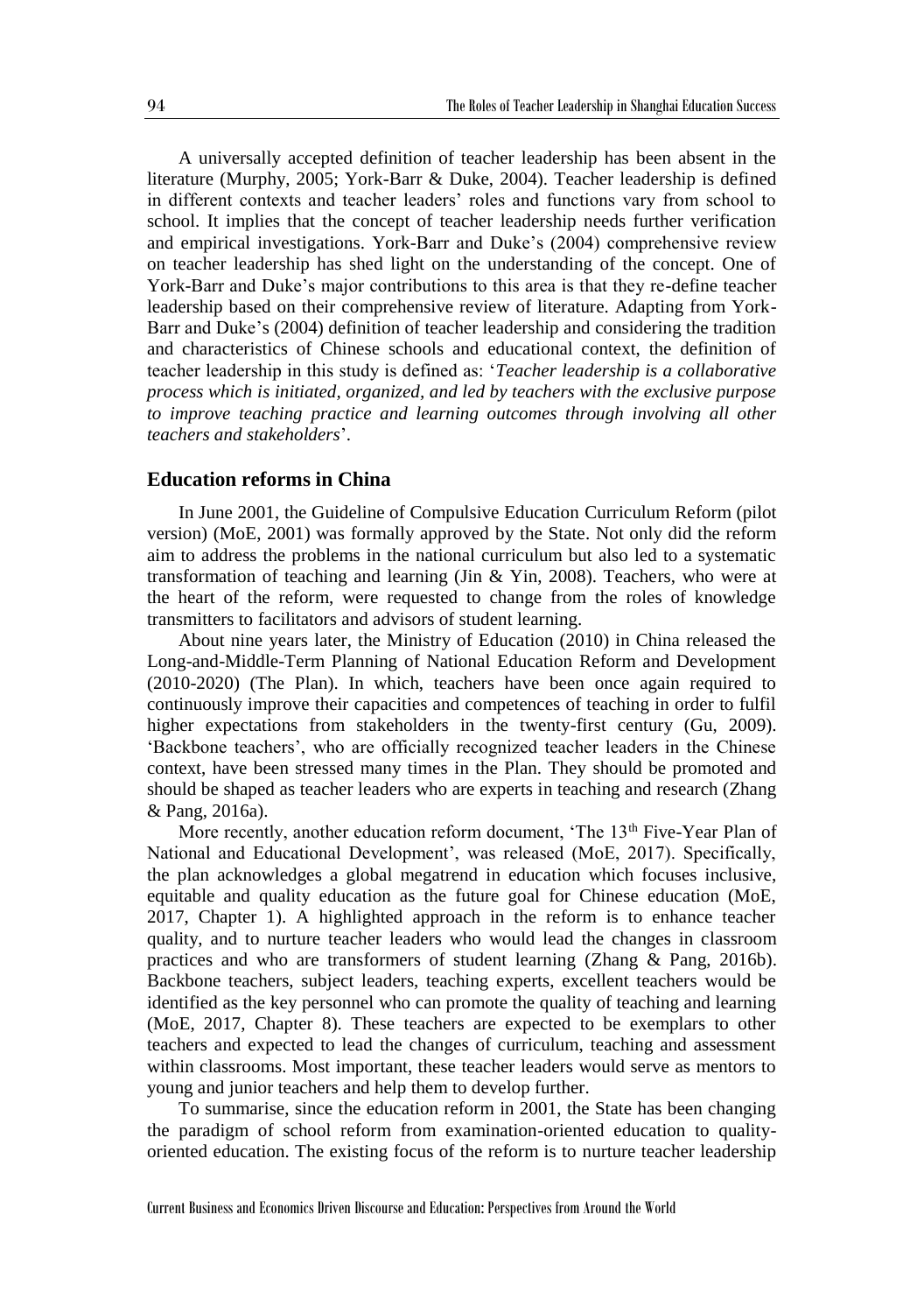and it is highly recognized that teacher leaders are ones who are expected to be the key players to bring about successful educational transformation in terms of innovative ideas and practices. In this context, educational reforms in China are therefore fertile grounds for teacher leadership as well as school-based research which together lead to extensive educational transformation and school improvement. As an independent municipal in China, Shanghai has always been a leading field in education reform and Shanghai schools have been very successful in educational transformation under the national education policies (Zhang & Pang, 2016a).

#### **PISA and Shanghai**

Shanghai began the journey of the Programme for International Student Assessment (PISA) in 2009, as representative of China. Out of 65 countries and districts, Shanghai students led OECD average scores by a large margin, were ranked number one on all three subjects, reading, math, and science (OECD, 2010). When compared to the high performing OECD countries, say, Korea and Finland, Shanghai still outperformed them by a significant margin. In 2012 PISA, Shanghai students not only kept their first position on all three subjects, more importantly, they improved their achievements greatly while the average scores of all participating countries and districts remain unchanged (OECD, 2013). It proves that Shanghai has been successful in education reform and Shanghai schools have found their way to improve continuously (Zhang & Pang, 2016b).

Because of the success in PISA, Shanghai's experience in education reform has drawn attention from all over the world and Shanghai has become the center of educational research. For example, in 2014, the United Kingdom allocated 11 million pounds to fund 32 model schools across England, and invited experts from both Shanghai Normal University and England's National Centre for Excellence in the Teaching of Mathematics (NCETM) to improve mathematics education in England (Department of Education, 2014). Moreover, the government of England has decided to adopt the process of teaching multiplication, and translate Chinese versions of learning materials into English for their students (Han & Cai, 2016). In a nutshell, learning from successful educational systems may help understand the processes that support schools' continuous improvements in terms of enhancing the roles of teacher leaders.

#### **Aims of study**

In views of Shanghai being ranked top in PISA 2009 and 2012, and increasing significant roles and functions of teacher leadership in the success of educational reform, the present study has the following two research questions:

- 1. What is the role of teacher leadership in the context of Shanghai schools?
- 2. What are their functions of teacher leaders in school improvement in Shanghai?

# **Data collection**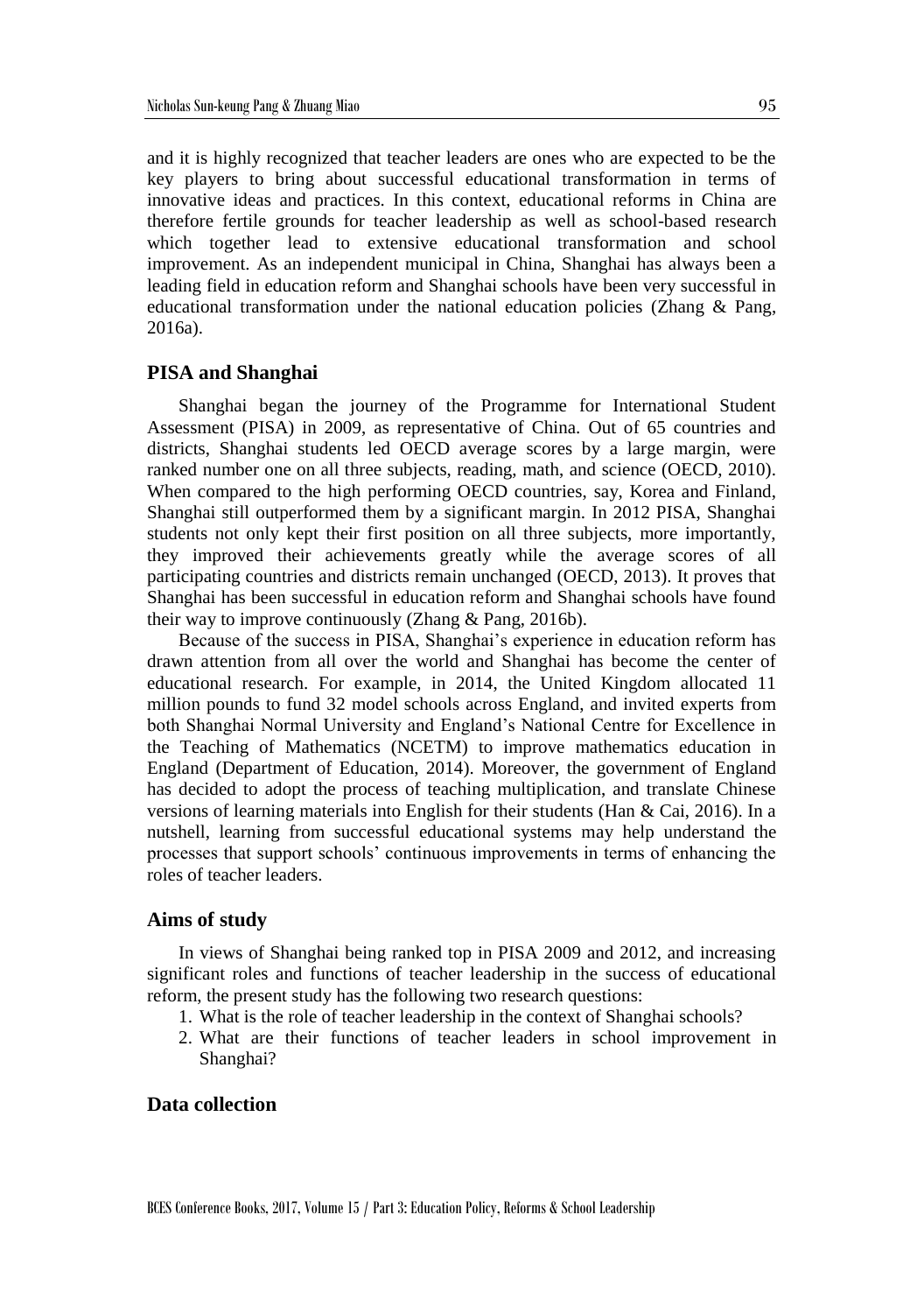A qualitative approach using interviews with principals and teachers from six Shanghai schools were conducted. Three were primary schools, two junior middle schools and one high school. The principals of each school participated in the interviews, except that from the high school a vice principal was interviewed. In addition, the vice principals and 2-4 teachers from different ranks were also invited to the interviews. In total, five principals and 19 teacher leaders were interviewed with a protocol of pre-set questions. The interviews of the principals lasted for about an hour each and the interviews of teachers were conducted in focused group discussion which lasted for about 1-2 hours.

#### **Findings and discussion**

The significant role of teacher leadership and its contributions beyond classrooms have long been acknowledged and promoted by Chinese schools. An honorable title 'backbone teacher' is given to a teacher, who has been excellent in teaching or outperforming his/her counterparts with certain expertise. Backbone teachers are reviewed continuously and critically according to certain criteria, say, teaching excellence, research capability and administrative competence before they are selected to assume this title by their principals or senior officials from the education bureau (Wang  $& \text{Cai}, 2004$ ). Backbone teaches are widely recognized in formal positions as grade leaders, subject leaders or directors of research groups (Wang, 2013). Once a teacher has acquired the title of 'backbone teacher', he/she would have greater opportunity for professional development, is entrusted with power and authority, and enlisted with a role of leadership in his/her position. Backbone teachers are commonly regarded as teacher leaders in Chinese schools (Jin, 2008).

Analysis of the interview data confirmed that teacher leaders in Shanghai schools do hold critical roles in supporting school improvement, particularly when schools face the challenges arisen from educational reform and changes arisen from competition due to globalization. Teacher leaders within Shanghai schools were expected to lead other teachers in different areas to strive for excellence. They were recognized as the key players to drive for school continuous improvement. One school principal explicitly pointed out the significant roles of teacher leaders in the teaching and research teams.

*From the experience of our school, we now focus on the development of teaching and research teams. Such teams are formed due to the needs of our school development. In forming these teams, there are two key factors to be considered. First, a team must have teacher leaders. To be more specific, each team should have at least one to two teacher leaders and those who have innovative ideas or expertise. The Chinese wisdoms often say that 'two heads are better than one'. From my own experience of growth, I can see that choosing and appointing of a good teacher leader within a team would be a determinant of the team's success. Each teacher is unique. Most teachers have different strengths and expertise in different areas. We have to explore their potentials and let them contribute to school success.*

Most principals acknowledged the important roles and functions performed by teacher leaders. They claimed that teacher leaders are the pioneers in school reforms and it is also they who support the reforms and embrace the changes arisen. These teacher leaders have proactive attitudes to the reforms and have adapted well in the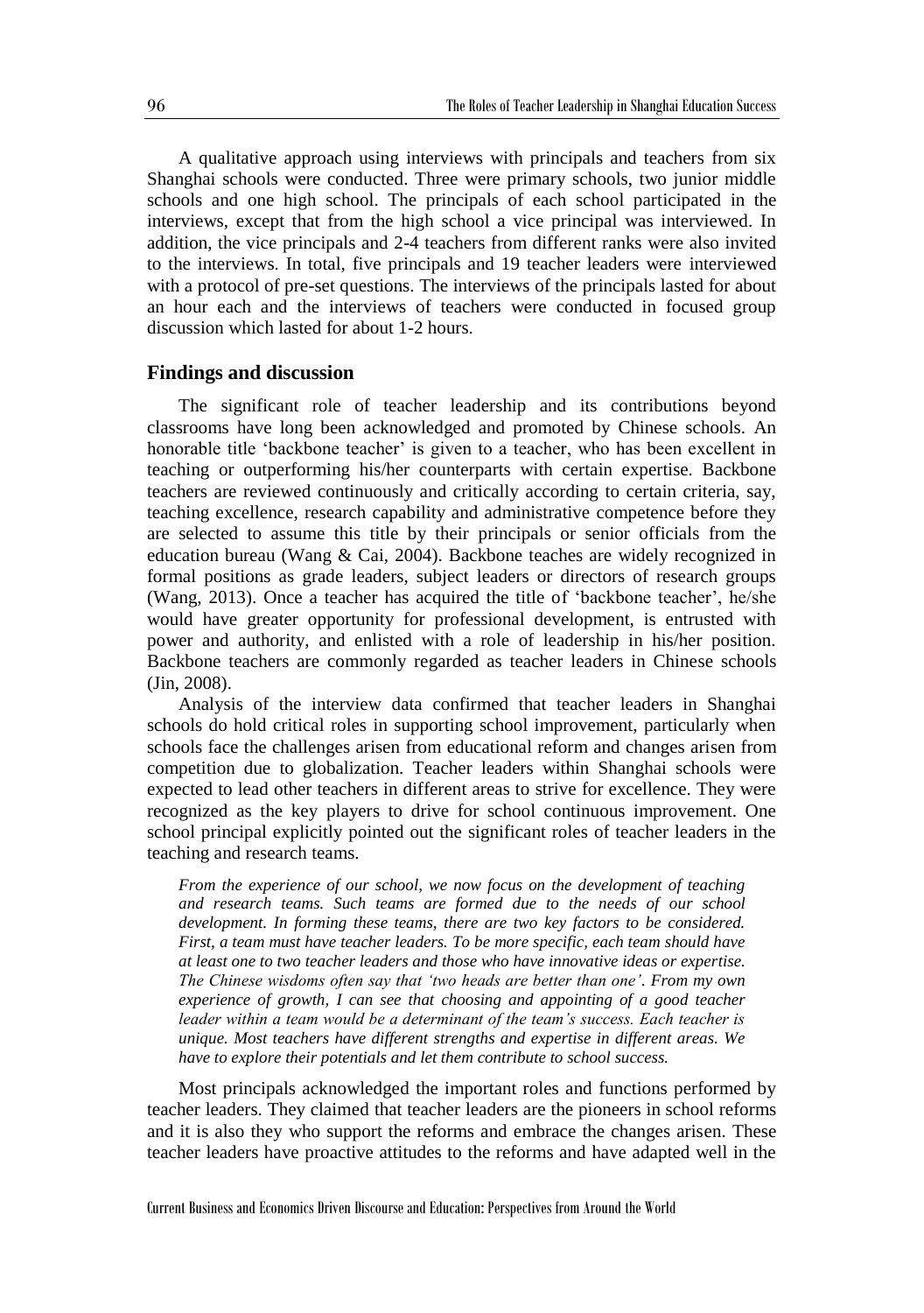change processes. Teacher leaders through their proactive beliefs, attitudes and practices have demonstrated that reforms are possible and changes would bring positive benefits to the classroom and students. Most important, teacher leaders have set examples to their peers in how to cope with the challenges from reforms and changes. When we asked what major difficulties they encountered in the reform, a principal replied that:

*The biggest challenge is that, when we want to improve continuously and to strive for excellence, I always feel that I do not have enough number of backbone teachers (teacher leaders). The availability of backbone teachers are not yet in a critical mass in my school.*

From the interviews with the Shanghai school principals, it is certain that Chinese teacher leaders have played an important role in school reform and improvement. They are the key players who are expected to initiate reforms and improvement in terms of pioneers, agency to promote teacher learning, and reliable partners with the principals to advocate change.

Then what are the functions of teacher leaders in the processes of school improvement? Three themes that have emerged from the interviews are:

- (i) supporting young teachers for professional learning;
- (ii) leading curriculum development; and
- (iii) facilitating collaboration.

The backbone teachers (teacher leaders) in Shanghai schools have played a critical role in supporting young teachers to develop and to acquire the knowledge and skills of effective teaching. That is, there is a well-developed mentor-mentee system within each of the schools. This system can effectively lead to teacher professionalism throughout Shanghai schools. The backbone teachers host learning meetings, provide opportunities for professional learning in different subjects and lead school-based research activities within each discipline. The backbone teachers are entrusted and empowered to identify problems and priorities in teaching, explore difficulties in student learning, and most importantly, provide consultancy and support to junior and novice teachers. The following quotations are from three teacher leaders.

*Like the first year teachers, particularly the ones who just came to our school, our school will arrange 'meetings of apprentice/consultation'. The novice teachers will be led professionally by the experienced ones, such as subject experts, to help them adapt to the profession of teaching promptly and become a practicing teacher in the classroom. Then, for our junior teachers, who have teaching experience with about two years, we (teacher leaders) would organize 'teacher salon' for them. It is a group meeting where junior teachers meet together for sharing, learning and improvement. They meet regularly, usually once a month, to discuss issues and difficulties in teaching encountered in the classroom.* 

*The backbone teachers and subject experts are responsible for supporting our junior teachers and leading them to grow and become mature in teaching. We help them to prepare lessons step by step and evaluate the progress in every moment. We provide such support to them as least once and sometimes twice a month because they are expected to demonstrate teaching in open class and in public. We always encourage them not to be afraid, because it is an opportunity of growth and development. Their*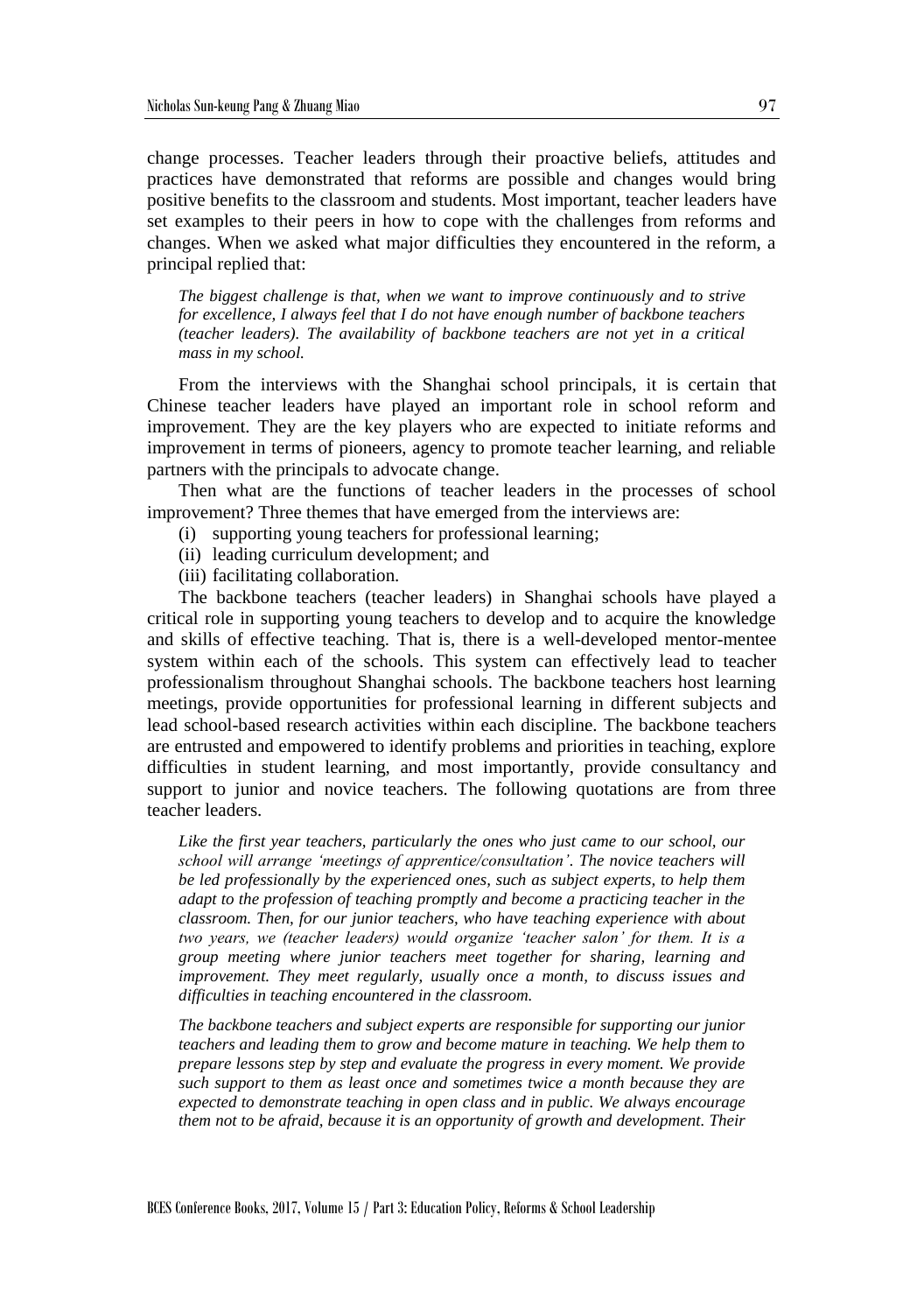*demonstration of teaching in open class and in public are actually results of the team's endeavor, rather than individual work.* 

*Junior teachers would take advice from the backbone teachers. From the backbone teachers the junior teachers learn how to prepare lessons, deliver instructions in class, and reflect on their own performance. In addition, junior teachers were also required to run a lesson on their own ideas and ways, then, we (backbone teachers) would sit in the class and observe the lesson. We would participate in the whole processes of preparation, conduction and reflection of the lesson and attempt to critically comment on the junior teachers' performance and help them to reflect and improve.*

The second function of teacher leaders identified in the Shanghai schools is that the backbone teachers also play a role in leading curriculum development. Both principals and novice teachers would rely on backbone teachers as curriculum developers. Some backbone teachers (teacher leaders) expounded why and how they responded to the required curriculum changes and to align with teachers and students' expectations in their schools. These backbone teachers also play a key role in the development of school-based curriculum and instructions, while they have to adopt specific text books in the national curriculum.

*We (English Department) are responsible for 'boya' class (a school-based curriculum). The Head of the Department designed the main part of the lesson, and we would carry it out based on the current requirements of the curriculum reform. Basically, it is a core course in the curriculum reform, that is, literacy. We need to cultivate students' literacy. From the perspective of English, it means that not only do we teach the language, but also, more importantly, introduce students to the English culture. When we combine the two elements together, then, it forms the basics of English literacy. When we put these together, we then have a 'boya' class.* 

*Our team of backbone teachers led the development and publishing of the schoolbased curriculum into a resource kit for teachers, which comprises of 155 pages. It includes basic information of teaching strategies, learning methods, and cases for study. It is a deliverable from a collaborative team work because all the teachers concerned have made their contribution in it.* 

The third function of backbone teachers (teacher leaders) is to build teams, promote group work and enhance collaboration among team members. A teacher leader said that 'we pay much attention to collaborative work. No matter in educational and administrative duties, form masters' duties, and daily instructions, we all work together'. She continued that: 'In last year, I was promoted to the role of a leader who leads teaching preparation, and I had a small team of my own, including about four to five ordinary teachers. We worked together to research on how to make use of English as a medium of instruction and to have cross-curriculum integration with other subjects'. Another teacher leader claimed that she enjoys team work and collaboration, because it makes things possible and leads the school to success.

*According to my working experience in the last two decades, I now strongly understand the importance of collaboration in our work. It is not a matter of how much knowledge you have, but a collaborative way of problem solving. Many things can only be made possible when we work together.*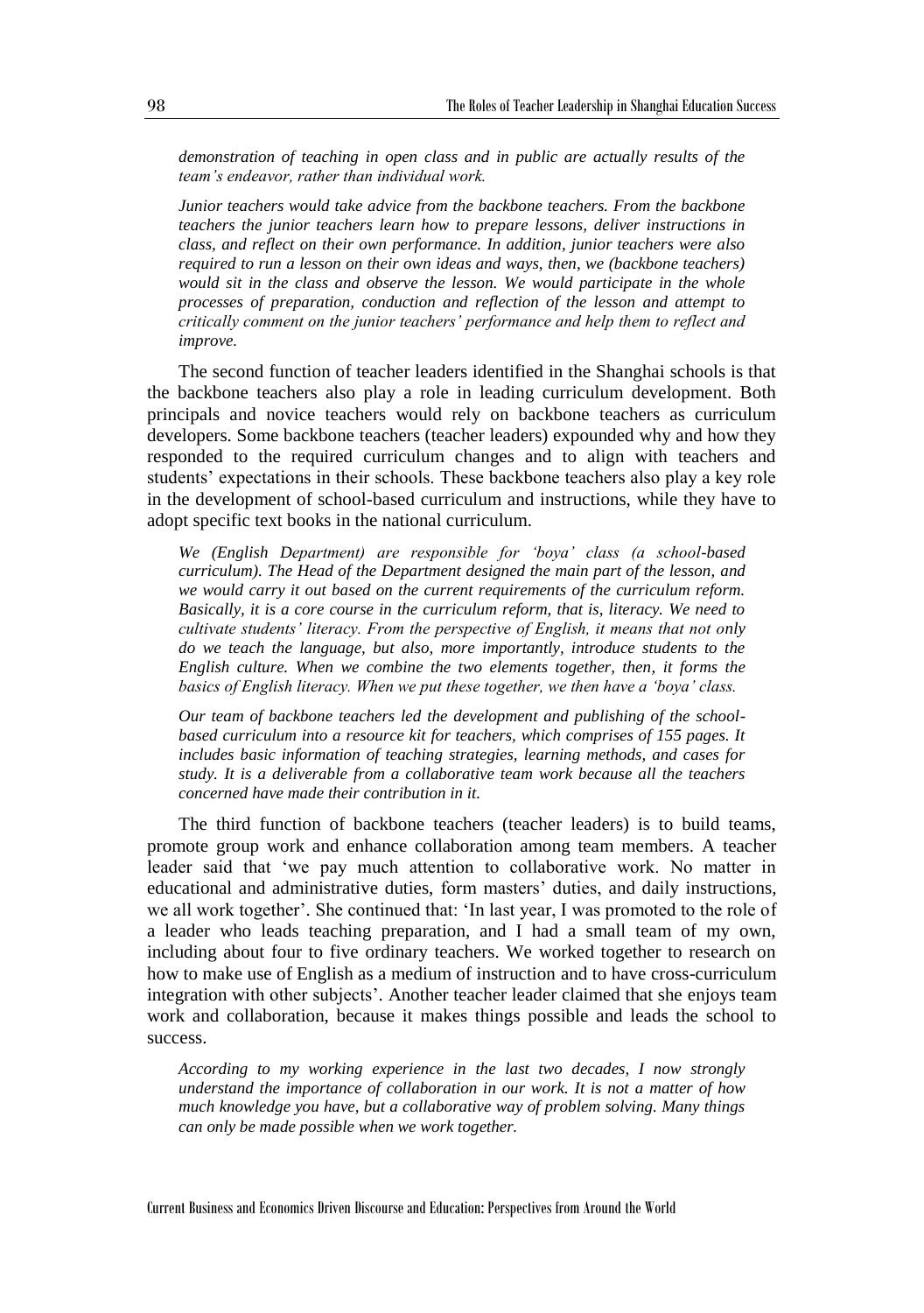The spirit of collaboration has now deeply rooted in Shanghai schools. Collaboration and team work are the first priority in the daily management and administration by the teacher leaders. The degree of collaboration among team members has become an important performance indicator for teacher leaders in resource deployment and leadership responsibilities.

#### **Conclusion**

The importance of teacher leadership resides in the role and functions teacher leaders play. From our study in six Shanghai schools and the interview data obtained, it is evident that Shanghai teacher leaders have critical contributions in supporting their schools' improvement. Their contributions to the education reform in Shanghai and school success in the PISA 2009 and PISA 2012 are indispensable. It can be argued that educational reforms are more likely to succeed when teachers are involved and when they work collaboratively. Moreover, in order to sustain consistent school improvement, not only should school leadership focus on principals, but also, be extended to teachers who can act as leaders. With this new momentum for change, teacher leadership can contribute directly and positively to school improvement.

In addition to the critical contribution from teacher leadership that we identified in Shanghai schools, our study has further confirmed three specific functions that teacher leaders can engage in during their daily work. These functions are to support junior teachers to grow via professional learning, to lead and develop curriculum, and to facilitate collaboration amongst teachers. The findings are consistent with the Western literature. The accounts of teacher leaders' roles and functions have been much detailed in many teacher leadership studies. Teacher leaders should be enhanced in school, because they can play the core roles in schooling, which have direct impacts on both teaching and learning (Pang, Wang & Leung, 2016). Now in Shanghai schools, teacher leaders in various positions and areas are viewed as the center of classroom change, school improvement and educational transformation.

# **References**

- Department of Education (2014): *Network of 32 Maths Hubs across England Aims to Raise Standards*. https://www.gov.uk/government/organisations/department-for-education (Accessed December 2016).
- Grissom, J. A., Kalogrides, D. & Loeb, S. (2015): The micropolitics of educational inequality: The case of teacher–student assignments. *Peabody Journal of Education*, 90(5), 601-614.
- Gu, M. Y. (2009): Teachers should become educators. *Journal of the Chinese Society of Education*, 3, 35-38. [In Chinese]
- Han, Y. & Cai, S. L. (2016): PISA promotes educational reform: Highlights from UK. *Research in Education Development*, 7, 17-22. [In Chinese]
- Jin, Y. L. & Yin, H. B. (2008): Explore teachers' adaptability in curriculum reform. *Global Education*, 37(9), 37-42. [In Chinese]
- Jin, J. (2007): Research on teacher leadership in elementary and secondary school. Unpublished PhD dissertation. Northwest Normal University. [In Chinese]
- Minister of Education (2001, June 8): *The guideline of basic education curriculum reform (pilot version)*. Beijing: MoE. [In Chinese]

BCES Conference Books, 2017, Volume 15 / Part 3: Education Policy, Reforms & School Leadership